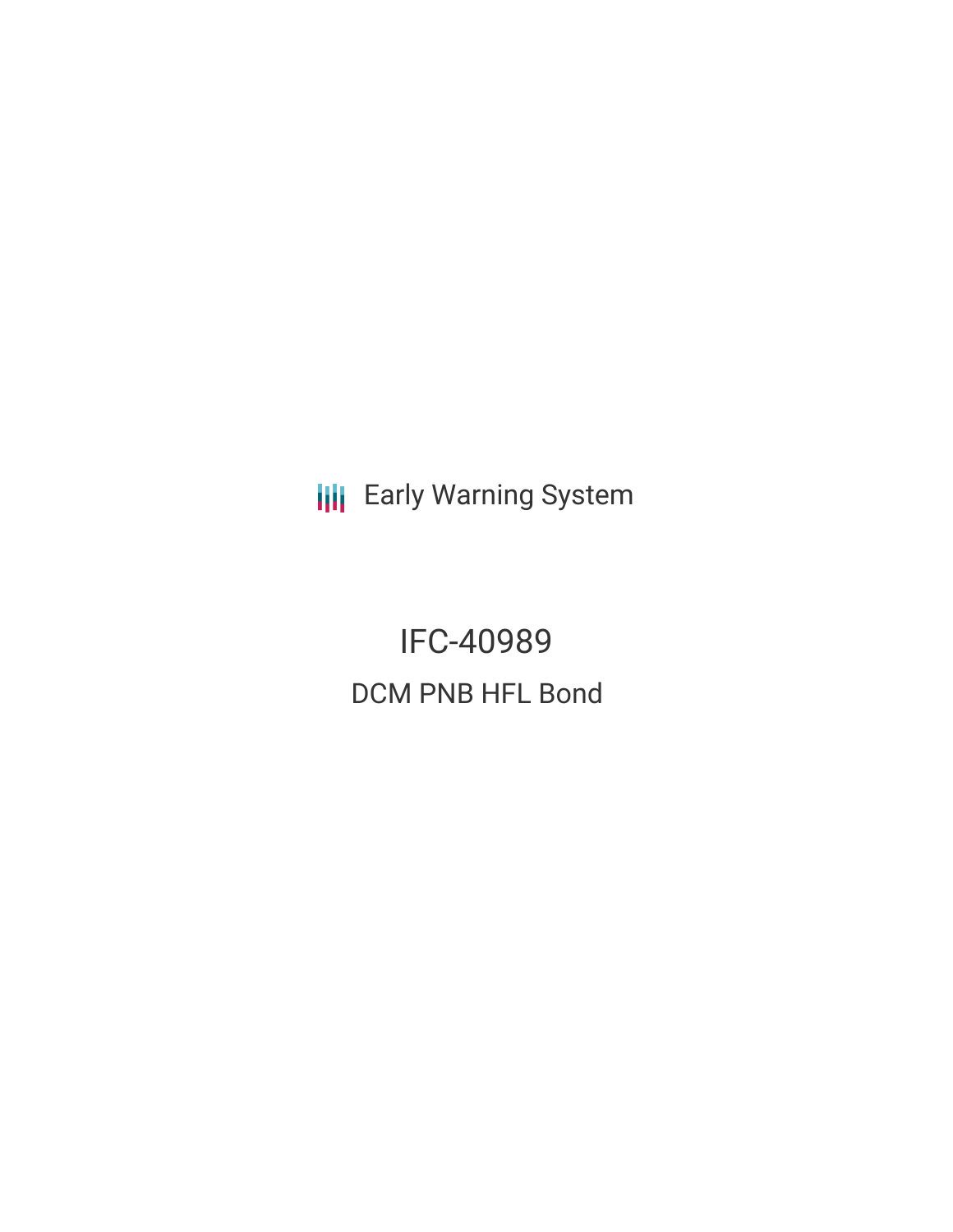# **Quick Facts**

| <b>Countries</b>               | India                                   |
|--------------------------------|-----------------------------------------|
| <b>Financial Institutions</b>  | International Finance Corporation (IFC) |
| <b>Status</b>                  | Active                                  |
| <b>Bank Risk Rating</b>        | FI                                      |
| <b>Voting Date</b>             | 2018-03-22                              |
| <b>Borrower</b>                | <b>PNB Housing Finance Limited</b>      |
| <b>Sectors</b>                 | Finance                                 |
| <b>Investment Type(s)</b>      | Loan                                    |
| <b>Investment Amount (USD)</b> | \$150.00 million                        |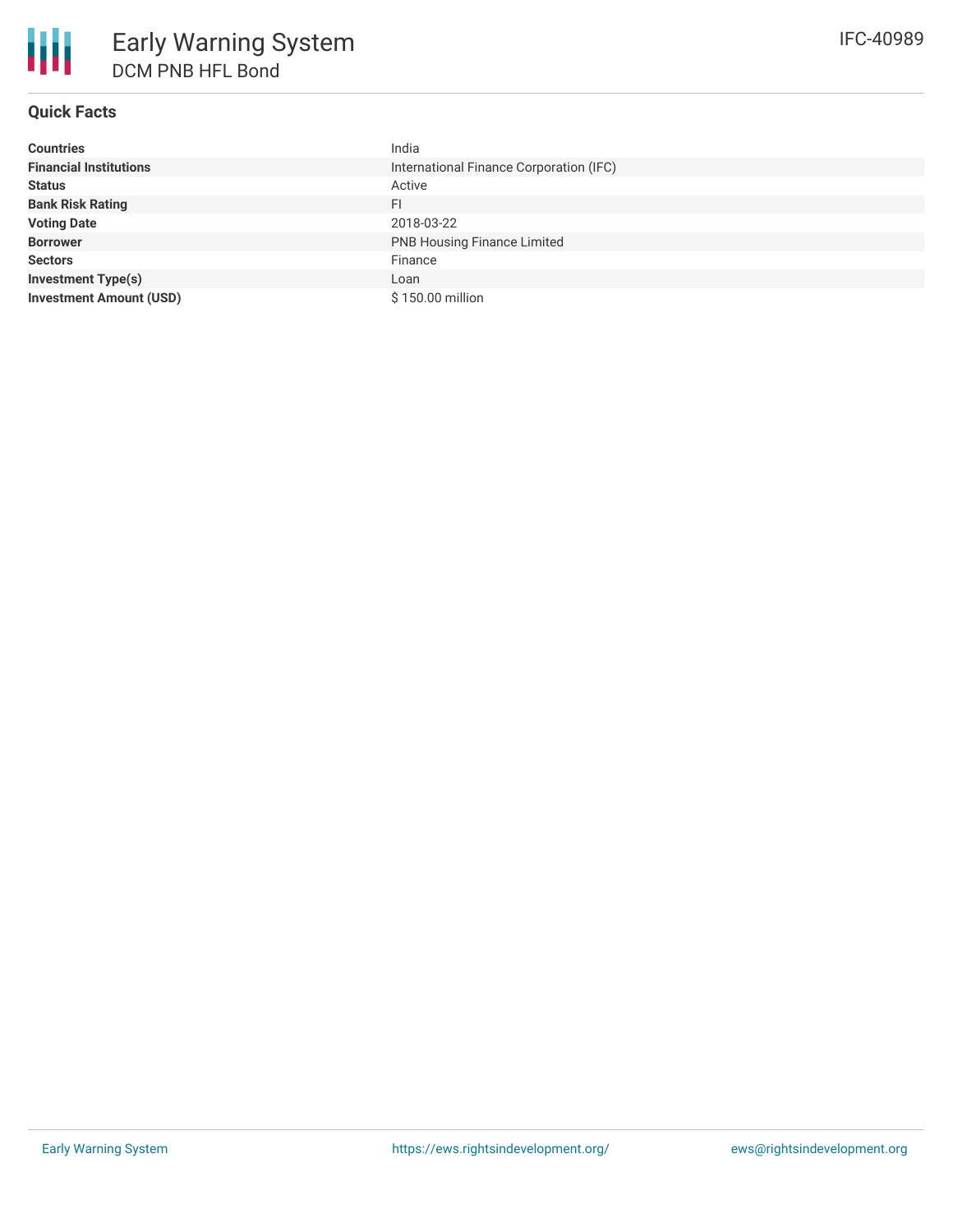

# **Project Description**

The proposed project envisages a debt investment in PNB Housing Finance Limited. ("PNB HFL" or the "Company") which is the 5th largest HFC (by loan assets) and 2nd largest HFC (by deposits) in India with asset under management (AUM) of ~US\$9 billion as of December 2017. The investment proceeds from the proposed project by IFC is meant to be used to finance retail buyers/developers of affordable housing and developers of green buildings.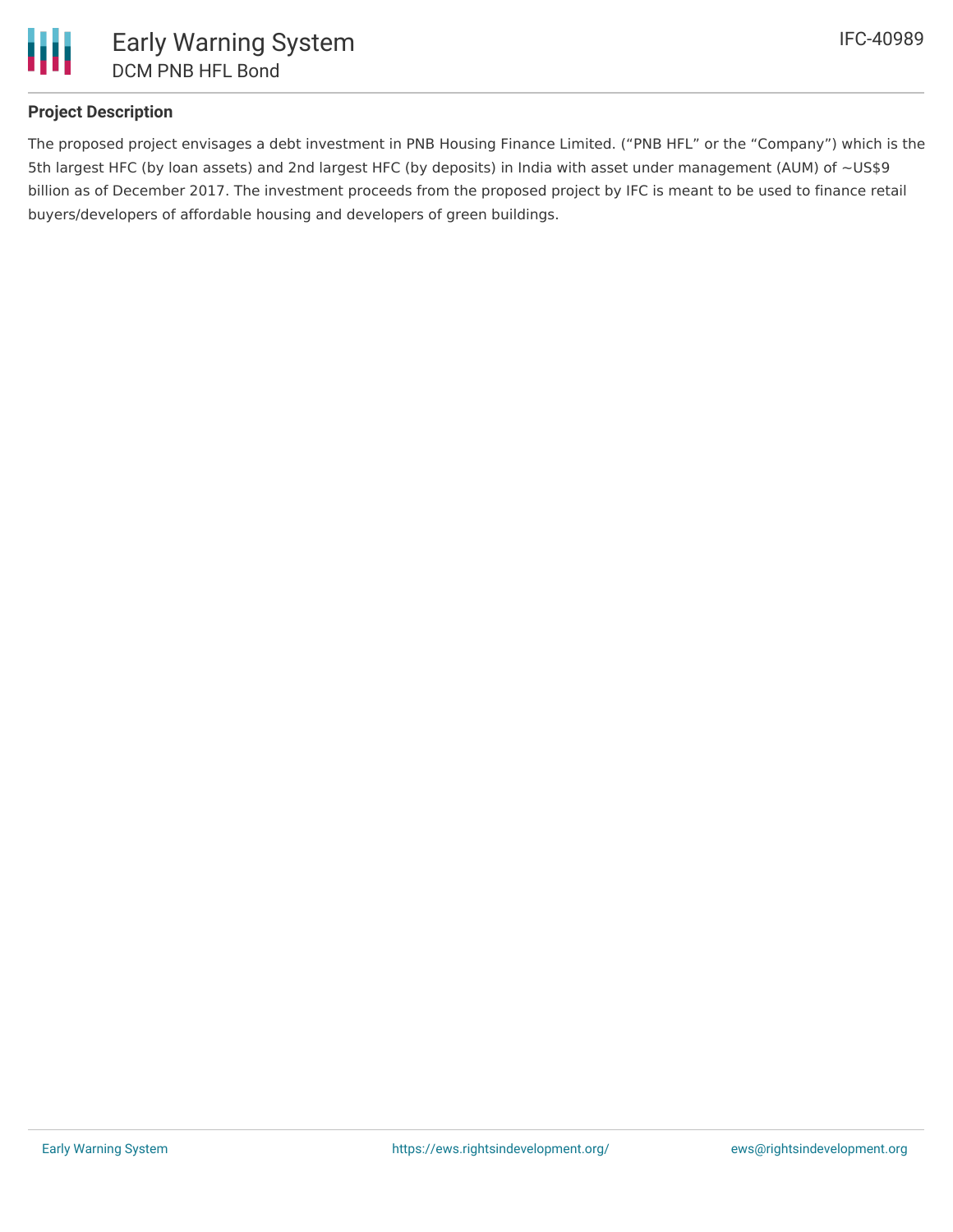# **People Affected By This Project**

Support to the affordable housing market: India does not yet have a vibrant affordable housing market. While the demand is huge, availability of financing and supply of stock is relatively very low. The problem could severely hamper the realization of the GOI's goal of "Housing for All" by 2022. In this respect, this initiative is part of IFC's holistic approach to support both buyers of affordable housing as well as developers of such housing units as defined under the PMAY scheme. Reducing carbon emissions: The proposed investment is expected to generate environmental and economic benefits through the development of energy efficient housing construction projects and would help establish a market and an ecosystem for

green housing construction in India.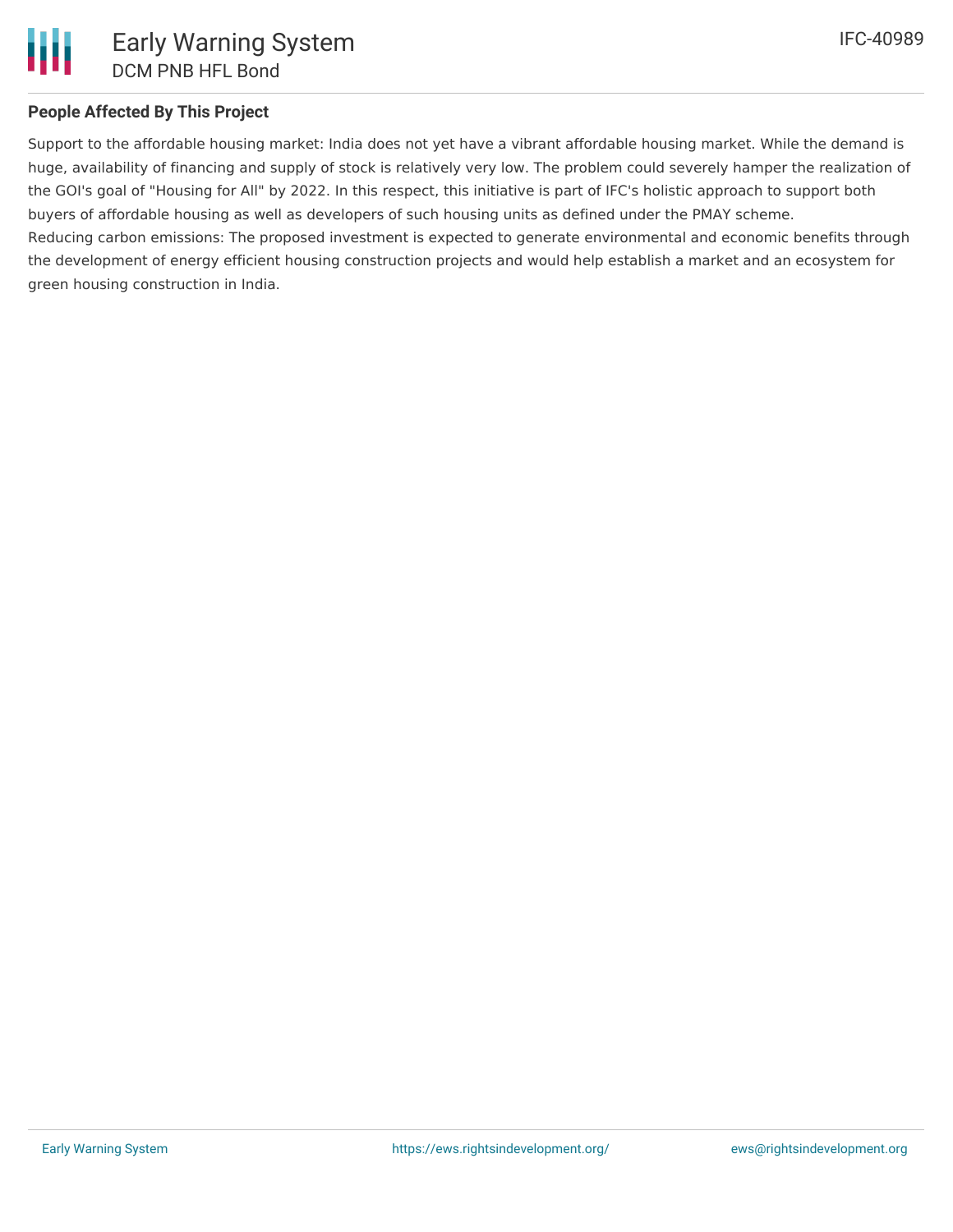### **Investment Description**

• International Finance Corporation (IFC)

### **Financial Intermediary**

Financial Intermediary: A commercial bank or financial institution that receives funds from a development bank. A financial intermediary then lends these funds to their clients (private actors) in the form of loans, bonds, guarantees and equity shares. Financial intermediaries include insurance, pension and equity funds. The direct financial relationship is between the development bank and the financial intermediary.

PNB [Housing](file:///actor/595/) Finance Limited (Financial Intermediary)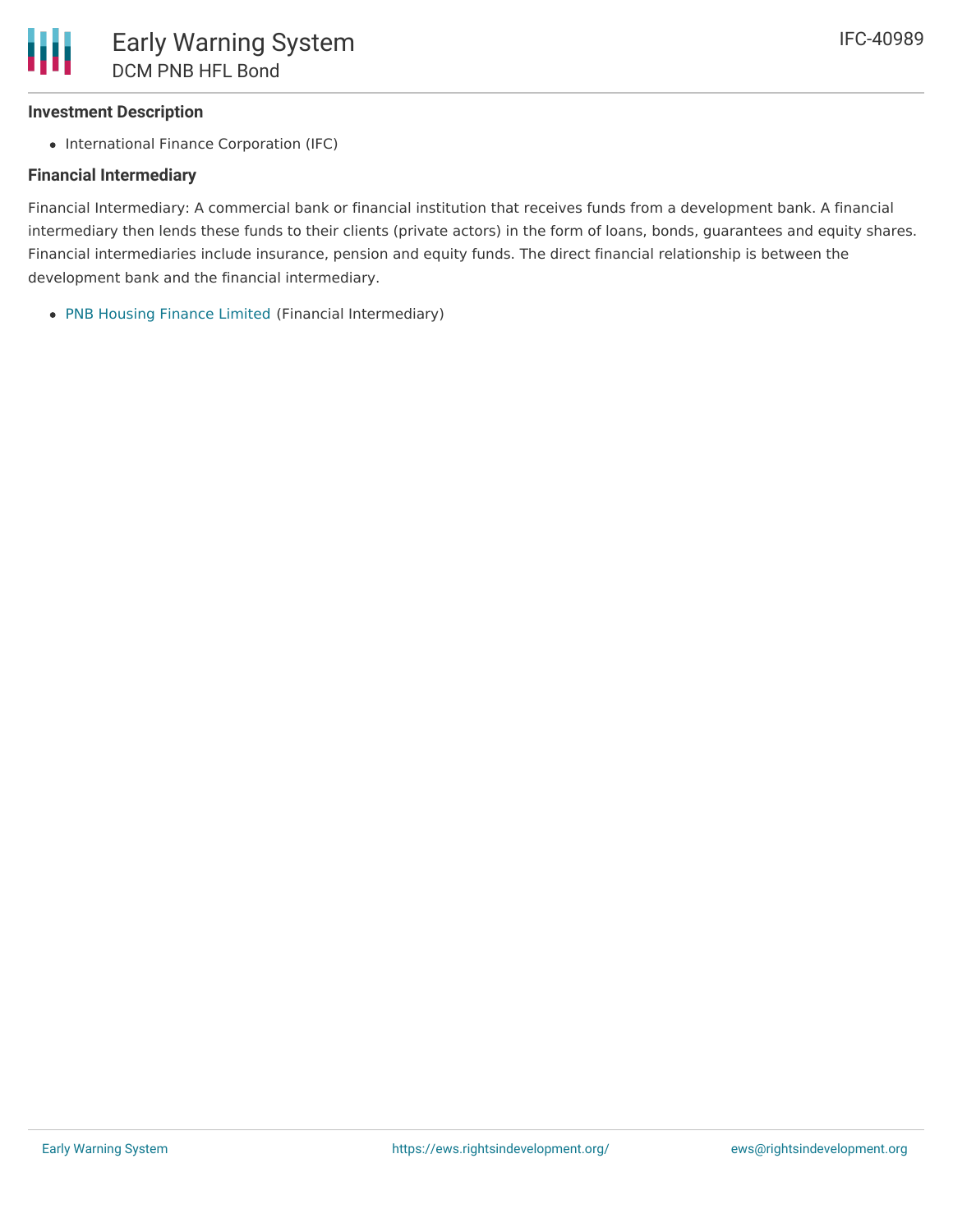

### **Private Actors Description**

PNB HFL, a registered HFC with NHB, is a listed entity currently, with PNB holding 32.96% stake in the Company, 37.3% held by Quality Investment Holdings (QIH) and rest by public shareholders.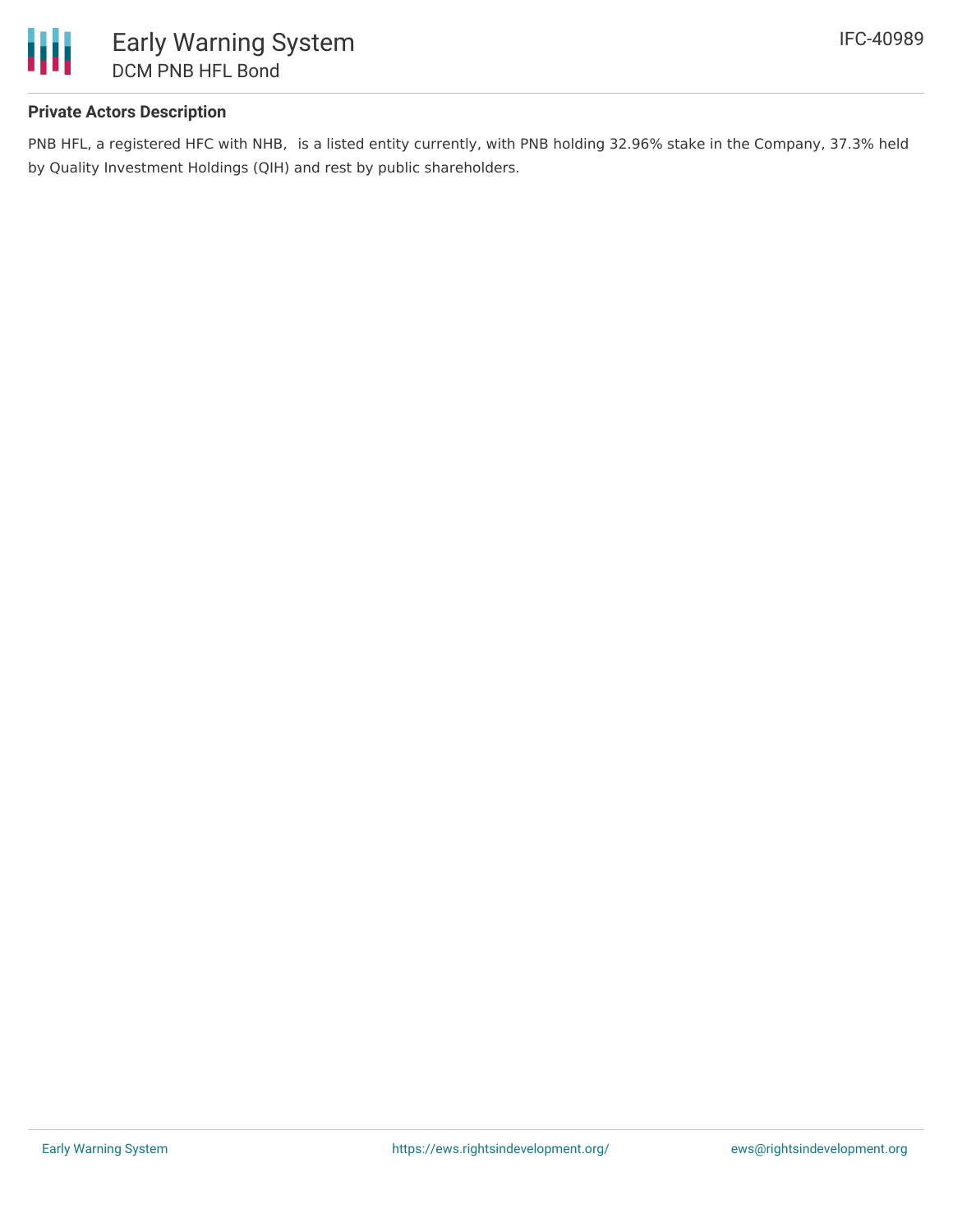

| <b>Private Actor 1</b> | <b>Private Actor</b><br>' Role | <b>Private Actor</b><br><b>Sector</b> | <b>Relation</b> | <b>Private Actor 2</b>             | <b>Private Actor</b><br>2 Role | <b>Private Actor</b><br>2 Sector |
|------------------------|--------------------------------|---------------------------------------|-----------------|------------------------------------|--------------------------------|----------------------------------|
|                        |                                | ۰                                     | -               | <b>PNB Housing Finance Limited</b> | Client                         |                                  |